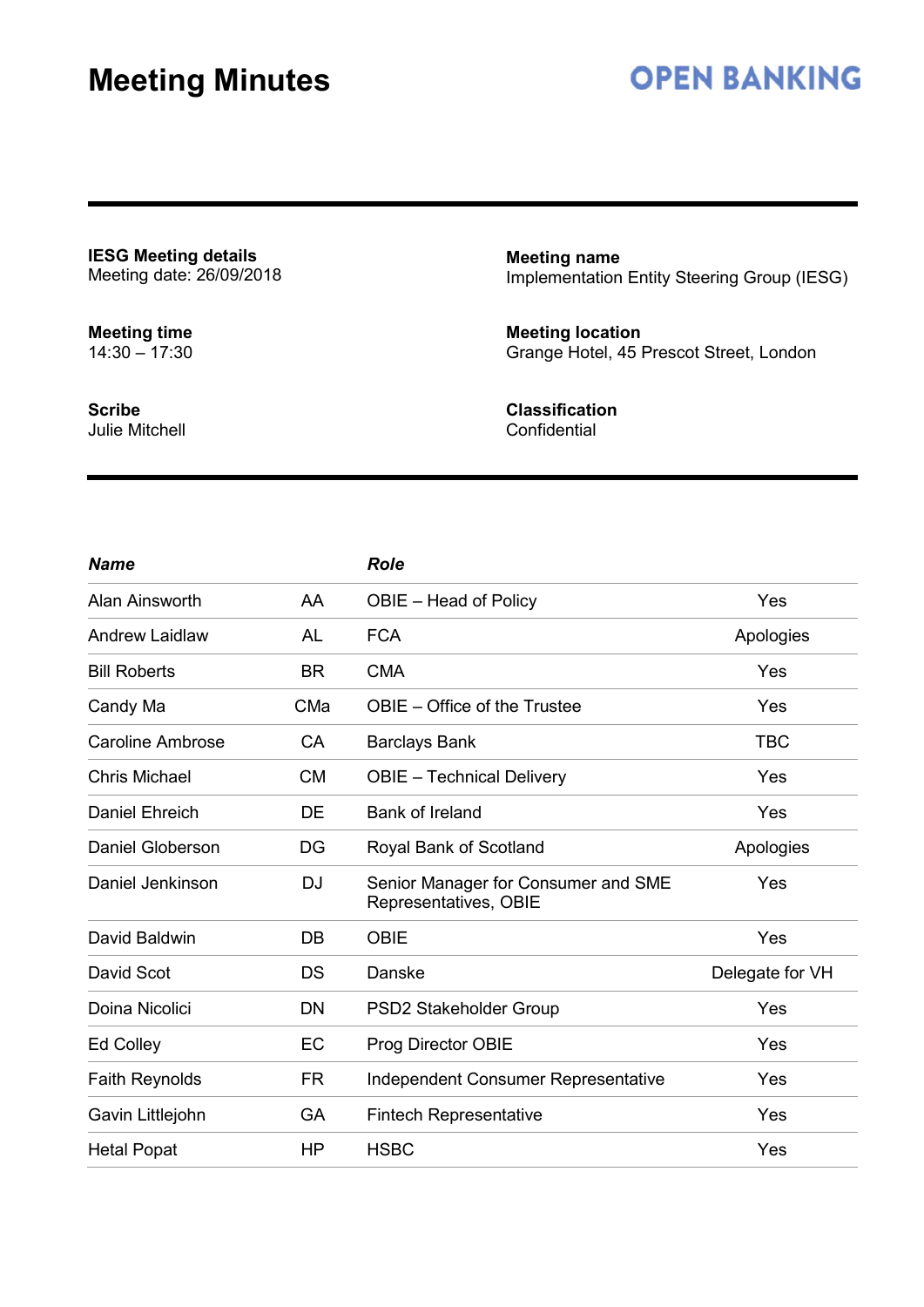## **OPEN BANKING**

| lan Cox                | IC         | Head of Monitoring - OBIE           | Yes             |
|------------------------|------------|-------------------------------------|-----------------|
| lan Major              | IM         | <b>TPP Representative</b>           | Yes             |
| Imran Gulamhuseinwala  | IG         | OBIE - Chair                        | Yes             |
| <b>Jack Wilson</b>     | <b>JW</b>  | <b>FCA</b>                          | Delegate for AL |
| John Hutton            | JH         | Nationwide                          | Yes             |
| <b>Julie Mitchell</b>  | <b>JM</b>  | Secretariat - OBIE                  | Yes             |
| Luke Ryder             | LR         | <b>Barclays Bank</b>                | <b>TBC</b>      |
| Mark Chidley           | <b>MCH</b> | Independent SME Representative      | Yes             |
| <b>Mark Mullen</b>     | <b>MM</b>  | <b>Atom Bank</b>                    | Phone           |
| Paul Horlock           | <b>PH</b>  | <b>NPSO</b>                         | Apologies       |
| <b>Phillip Mind</b>    | <b>PM</b>  | <b>UK Finance</b>                   | Yes             |
| <b>Richard Lindsay</b> | <b>RL</b>  | <b>OBIE - Comms</b>                 | Yes             |
| <b>Richard Rous</b>    | <b>RR</b>  | <b>Lloyds Banking Group</b>         | Yes             |
| <b>Robert White</b>    | <b>RW</b>  | Santander                           | Yes             |
| Roy Hutton             | <b>RH</b>  | <b>Allied Irish Bank</b>            | Yes             |
| <b>Ruth Mitchell</b>   | <b>RM</b>  | <b>Electronic Money Association</b> | Delegate for TS |
| Stephen Wright         | <b>SW</b>  | Royal Bank of Scotland              | Delegate for DG |
| <b>Steven Bisoffi</b>  | <b>SB</b>  | <b>OBIE</b>                         | Yes             |
| <b>Thaer Sabri</b>     | <b>TS</b>  | <b>Electronic Money Association</b> | Apologies       |
| <b>Vickie Hassan</b>   | VH         | Danske Bank                         | Apologies       |
|                        |            |                                     |                 |

### **No. Agenda item**

### **1. HOUSEKEEPING**

- **1. a MINUTES**
- 1.1 **IG** opened the meeting and turned to housekeeping. Addressing the minutes he proposed to sign of the minutes as final. **FR** advised that she had some clarification points to forward to **JM**. **IG** advised that he would review these comments and the minutes would then be considered as final.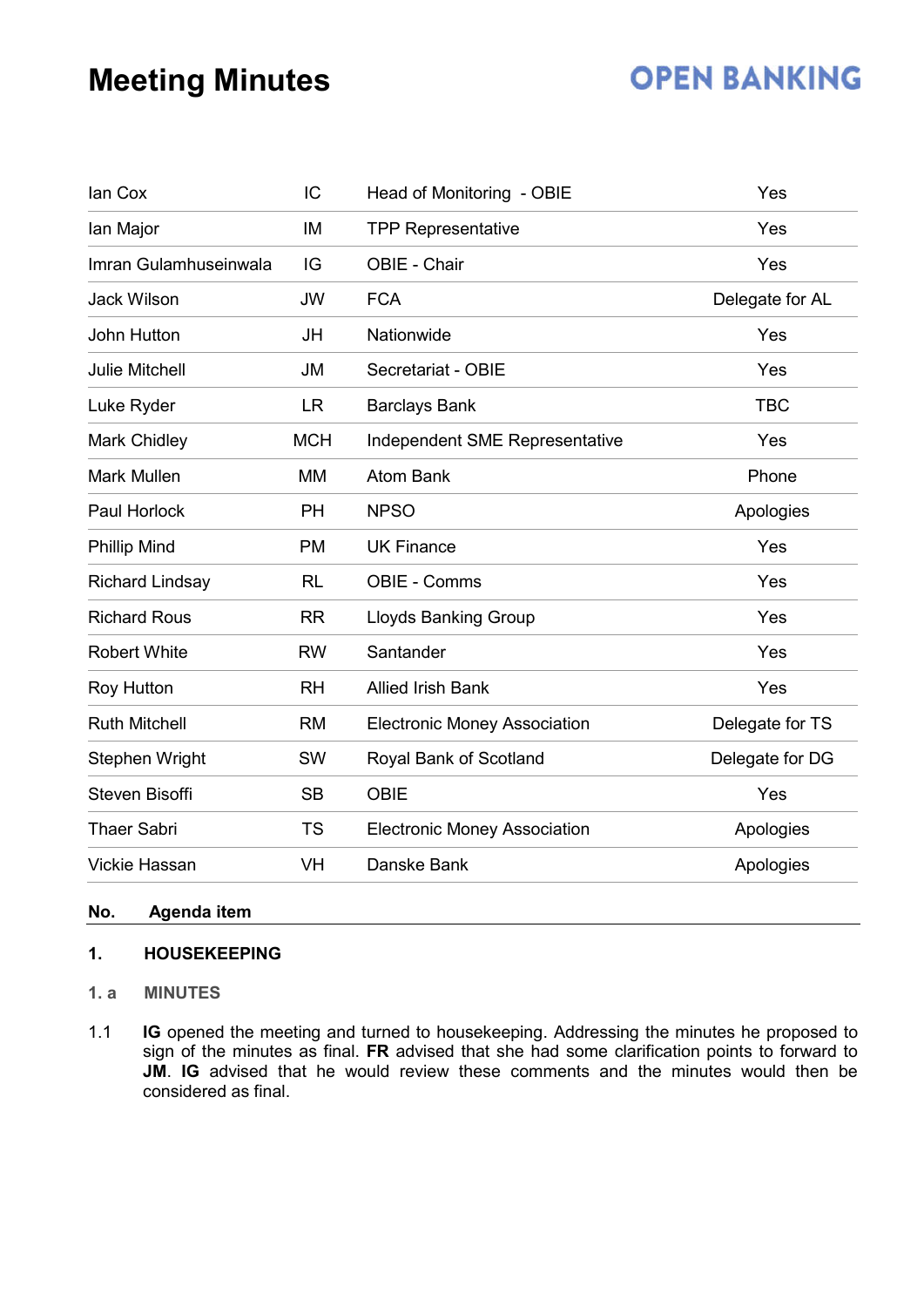## **OPEN BANKING**

### **1. b ACTIONS**

| <b>Action Number</b> | <b>Date</b><br><b>Raised</b> | <b>Description</b>                                                                                                                                                                                                                                                                                                                                                                                                                                                                                                                                                                                             | <b>Target Date</b> | <b>Status</b> |
|----------------------|------------------------------|----------------------------------------------------------------------------------------------------------------------------------------------------------------------------------------------------------------------------------------------------------------------------------------------------------------------------------------------------------------------------------------------------------------------------------------------------------------------------------------------------------------------------------------------------------------------------------------------------------------|--------------------|---------------|
| IESG_2018_301_108    | 06/09/2018                   | <b>KPI Update:</b> EC to liaise with PH @ NPSO; to discuss the process to create the<br>service levels for benchmarking.                                                                                                                                                                                                                                                                                                                                                                                                                                                                                       | 26/09/2018         | <b>Closed</b> |
| IESG 2018 301 109    | 06/09/018                    | <b>SME update:</b> JM to follow up with MCh requesting an email on what he wants<br>evaluation and why. Paper requested that OBIE conduct an evaluation (see below).                                                                                                                                                                                                                                                                                                                                                                                                                                           | 26/09/2018         | <b>Closed</b> |
| IESG 2018 301 110    | 06/09/2018                   | MI Spec: Gap analysis to be conducted with EBA. Turnaround time is two weeks for<br>completion – i.e. w/e 21st September. Analysis to be reviewed by EC and IG.                                                                                                                                                                                                                                                                                                                                                                                                                                                | 26/09/2018         | <b>Closed</b> |
| IESG 2018 301 112    | 06/09/2018                   | CEG: final paper to be reviewed by IG on Tuesday 11/9/018. Change log to be<br>included. Once IG approved, propose to release as final on Weds 12th or Thursday<br>13th September.                                                                                                                                                                                                                                                                                                                                                                                                                             | 26/09/2018         | <b>Closed</b> |
| IESG 2018 301 113    | 06/09/2018                   | Service Desk Issue: RL to liaise with Nigel Spencer regarding GL's complaint about<br>the service desk.                                                                                                                                                                                                                                                                                                                                                                                                                                                                                                        | 26/09/2018         | <b>Closed</b> |
| IESG 2018 301 115    | 06/09/2018                   | CEG paper: AA to liaise with Markus Ezekiel regarding the copyright symbol that<br>appeared on the CEG paper. RL to liaise with Gavin Littlejohn w/c 17/09 to advise on<br>the outcome of this discussion above.<br>Steering Update:<br>IG felt was a minor issue, and relates to copyright symbol at the bottom of the<br>customer experience guidelines. It was not revisited after the last steering group, and<br>there been short discussions prior to this steering group and it is a lot more<br>complicated than we thought. IG asked that this be raised as a discussion item at the<br>October IESG. | 26/09/2018         | <b>Closed</b> |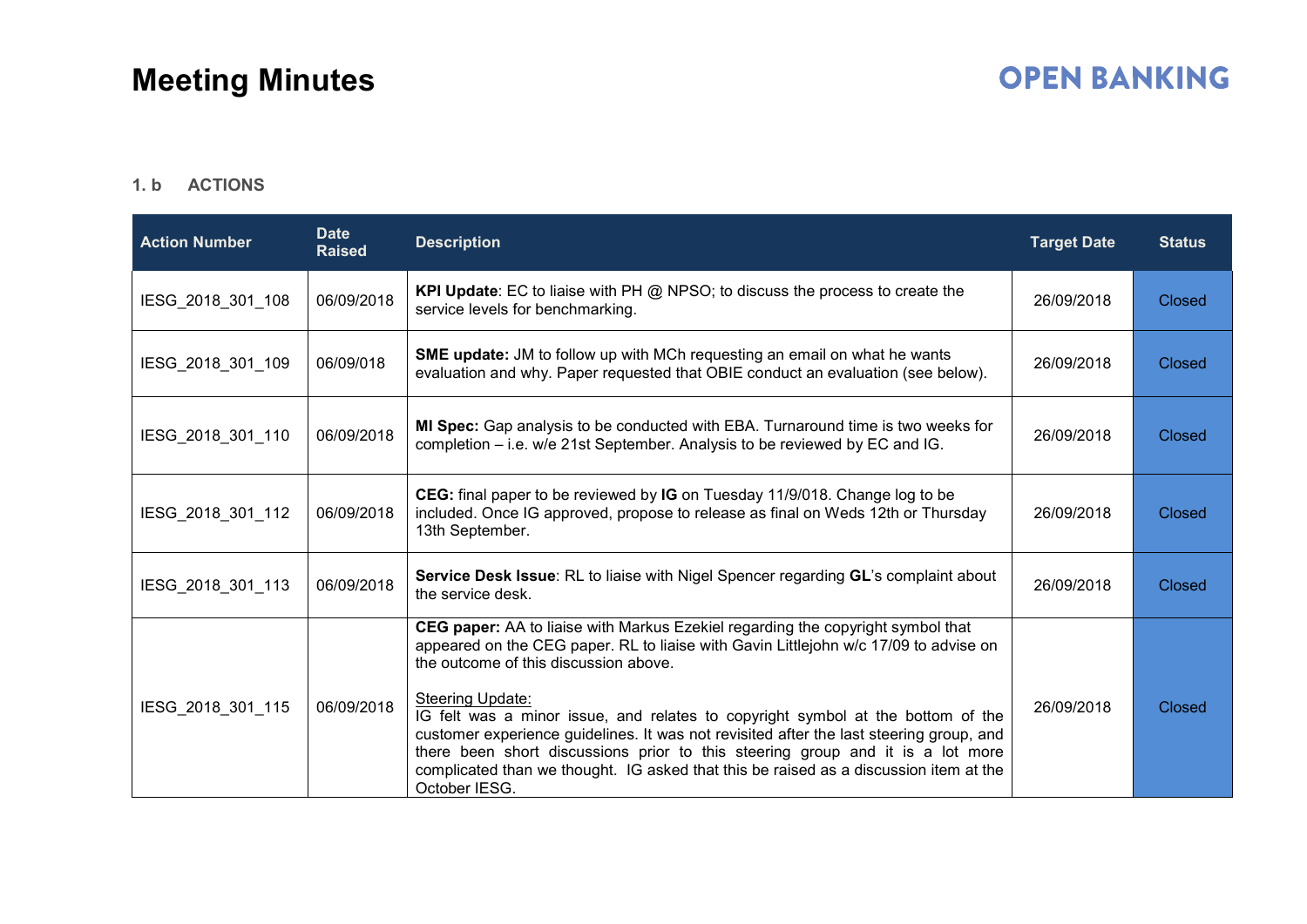## **OPEN BANKING**

| <b>Action Number</b> | <b>Date</b><br><b>Raised</b> | <b>Description</b>                                                                                                                                                                                     | <b>Target Date</b> | <b>Status</b> |
|----------------------|------------------------------|--------------------------------------------------------------------------------------------------------------------------------------------------------------------------------------------------------|--------------------|---------------|
| IESG_2018_301_116    | 06/09/2018                   | EC and RL to liaise re press release for API for 07/09.                                                                                                                                                | 26/09/2018         | <b>Closed</b> |
| IESG_2018_301_117    | 06/09/2018                   | Heads of Terms; IG and EC to meet and discuss next steps and target candidates.<br>CMa to join and produce pack. Paul Hughes also included in discussions.                                             | 26/09/2018         | <b>Closed</b> |
| IESG_2018_301_118    | 06/09/2018                   | P7 and P9: AA to produce the Trustee letter to the CMA                                                                                                                                                 | 26/09/2018         | <b>Closed</b> |
| IESG_2018_301_119    | 06/09/2018                   | <b>KPI Update:</b> RL / EC to look at how to present and publish the KPIs.                                                                                                                             | 26/09/2018         | <b>Closed</b> |
| IESG_2018_301_121    | 06/09/2018                   | BBC IPlayer link to IESG featuring Bank of England Comments                                                                                                                                            | 26/09/2018         | Closed        |
| IESG_2018_301_121    | 06/09/2018                   | CM to provide updated paper on Version 3 MI Requirements specification. Paper to<br>be submitted to IESG on 26th September for final Trustee recommendation, to<br>enable implementation of Release 3. | 26/09/2018         | Closed        |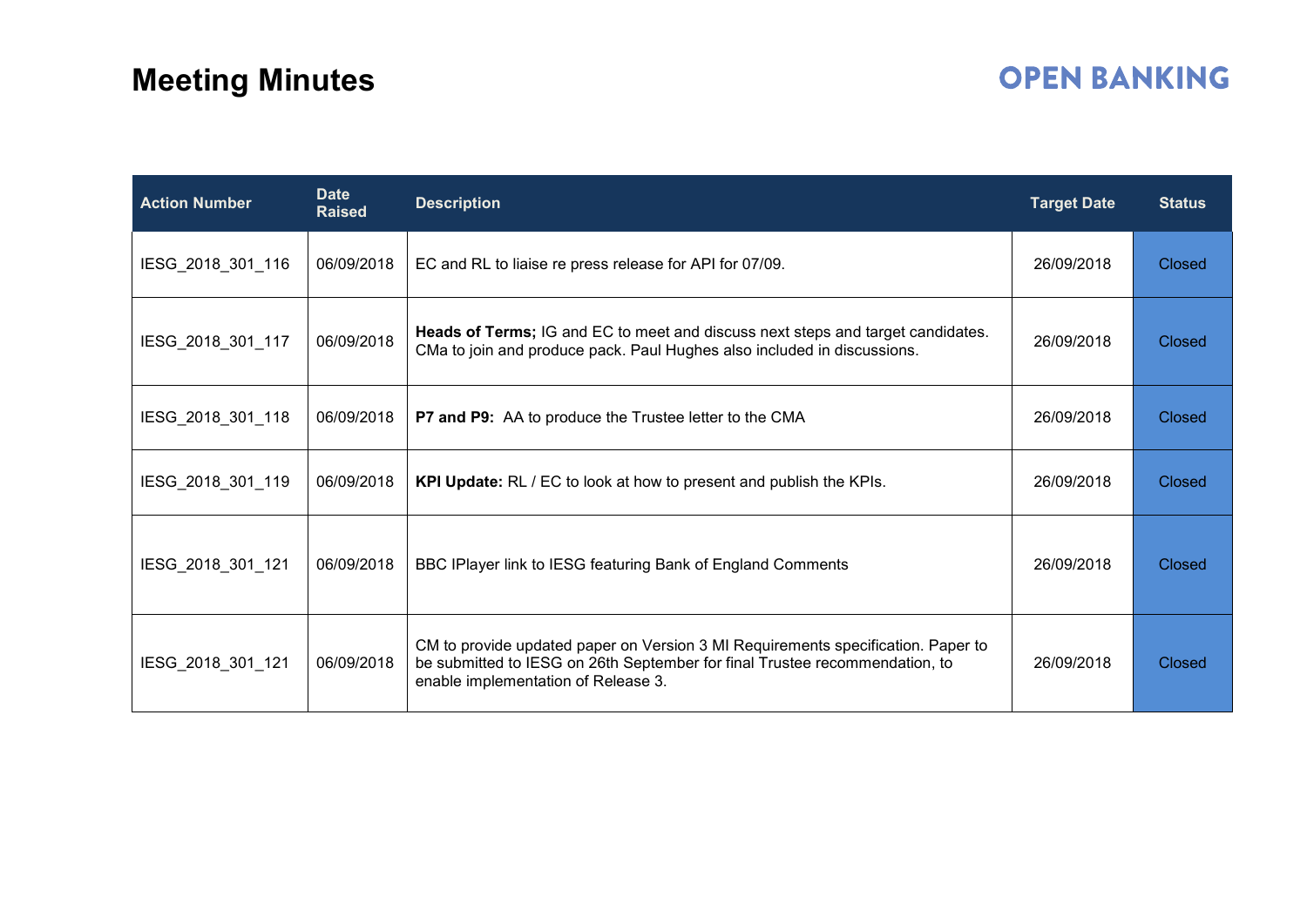## **OPEN BANKING**

The following items remain open

| <b>Action Number</b> | <b>Date</b><br><b>Raised</b> | <b>Owner</b> | <b>Description</b>                                                                                                                                                                                                                                                                                | <b>Notes</b>                                                                                                                                                                                                                                                                                                                                                                                                     | <b>Target</b><br><b>Date</b>           | <b>Status</b> |
|----------------------|------------------------------|--------------|---------------------------------------------------------------------------------------------------------------------------------------------------------------------------------------------------------------------------------------------------------------------------------------------------|------------------------------------------------------------------------------------------------------------------------------------------------------------------------------------------------------------------------------------------------------------------------------------------------------------------------------------------------------------------------------------------------------------------|----------------------------------------|---------------|
| IESG_2018_301_103    | 19/07/2018                   | IG           | <b>Overarching Strategy: IG</b><br>to have discussion with FR<br>on monitoring function and<br>PAG. IESG to send<br>suggestions directly to<br>IG/FR on overarching<br>strategy.                                                                                                                  | Update 29/08 matter for future IESG; paper has<br>been prepared for future IESG. Item rolled forward<br>Steering Update: discussions have taken place, but<br>this item is not ready to come to steering yet.                                                                                                                                                                                                    | 06/09/2018<br>26/09/2018<br>24/10/2018 | Open          |
| IESG_2018_301_106    | 19/07/2018                   | <b>CM</b>    | <b>CR for Transaction ID's:</b><br>document update, requires<br>a more practical solution<br>and consolidated at MG<br>and TDA.                                                                                                                                                                   | Update 03/08: half day workshop held on 3rd Sep<br>to get input from TDA and TPPs. This workshop will<br>enable the owner/sponsor of the CR (Gavin<br>Littlejohn) to update the CR and re-present at a<br>later date<br><b>Steering Update</b><br>Target date 24 October IESG).                                                                                                                                  | 06/09/2018<br>24/10/2018               | Open          |
| IESG_2018_301_111    | 06/09/2018                   | <b>AA</b>    | AA to IESG on 24/10 -<br>holding update paper whilst<br>main paper is revised. SIR<br>paper to be updated<br>addressing: what does<br>certification mean modular<br>certificates grading: pass,<br>work or fail (review what<br>terminology to use) Update<br>on overarching proposition<br>plan. | Update 17/09: EC to provide brief verbal update as<br>part of the IESG Programme Summary on 26<br>September 2018, with full paper submission at 24<br>October IESG.<br><b>Steering Update</b><br>This is still open, largely because it is a more<br>complex issue that originally thought. AA has taken<br>this away to rework it and the intention to bring an<br>overview to IESG on 24 <sup>th</sup> October | 24/10/2018                             | Open          |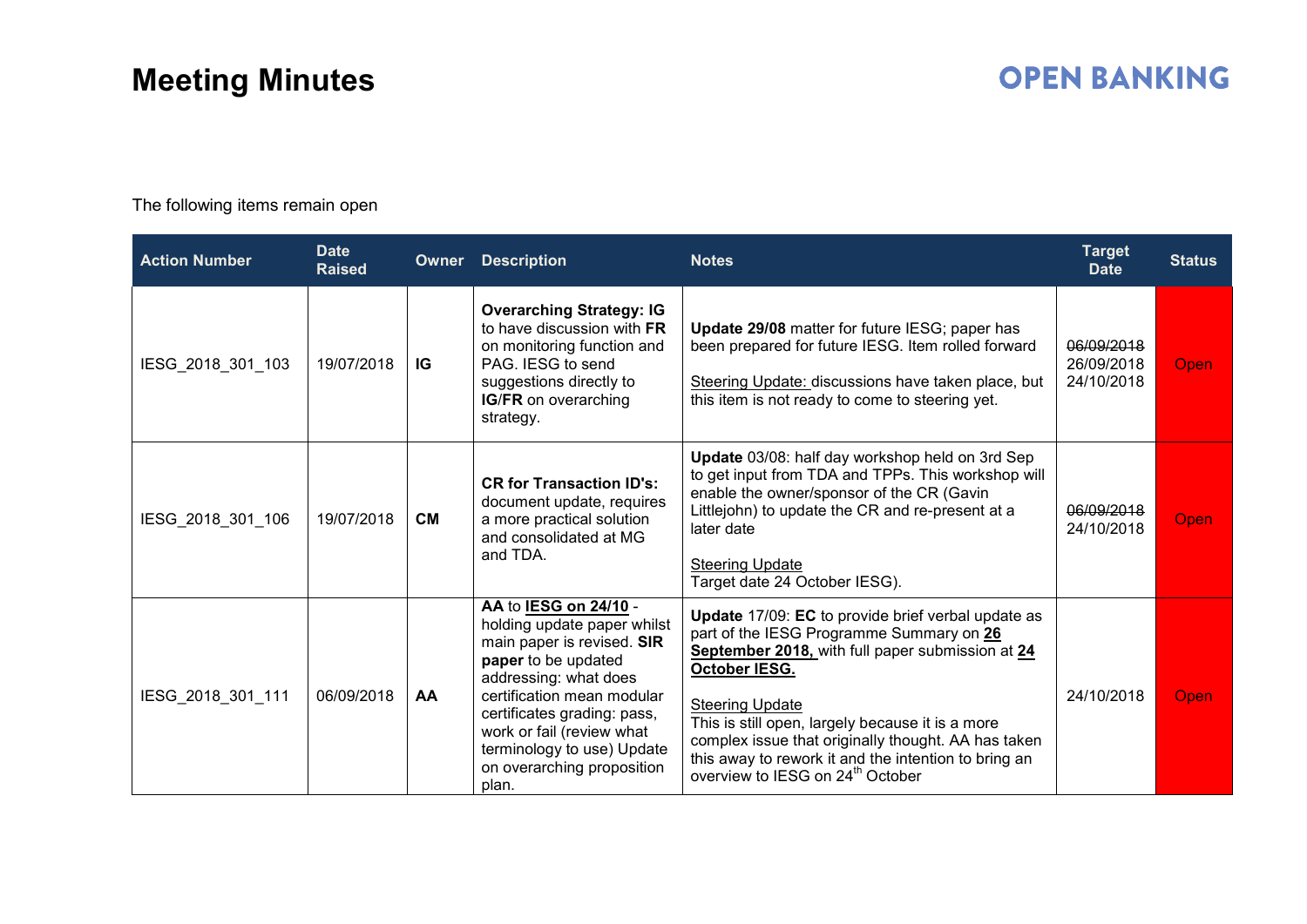## **OPEN BANKING**

| <b>Action Number</b> | <b>Date</b><br><b>Raised</b> | Owner | <b>Description</b>                                                         | <b>Notes</b>                                                                                                                                                                                                                                                                                                                                                                                                                        | <b>Target</b><br><b>Date</b> | <b>Status</b> |
|----------------------|------------------------------|-------|----------------------------------------------------------------------------|-------------------------------------------------------------------------------------------------------------------------------------------------------------------------------------------------------------------------------------------------------------------------------------------------------------------------------------------------------------------------------------------------------------------------------------|------------------------------|---------------|
| IESG 2018 301 120    | 06/09/2018                   | AА    | <b>Brexit Update: AA to look</b><br>at paper on Brexit in<br>October IESG. | Update 17/09: Item rolled to 24 October IESG<br><b>Steering Update</b><br>A comprehensive debate on the impact of Brexit<br>and the role that OBIE will have in Europe, or not.<br>IG added that he had hoped James Whittle would<br>be able to provide an update on the API Evaluation<br>Group and an overview of what is going on in<br>Europe. He has not been able to attend, so propose<br>to roll this item to October IESG. | 24/10/2018                   | Open          |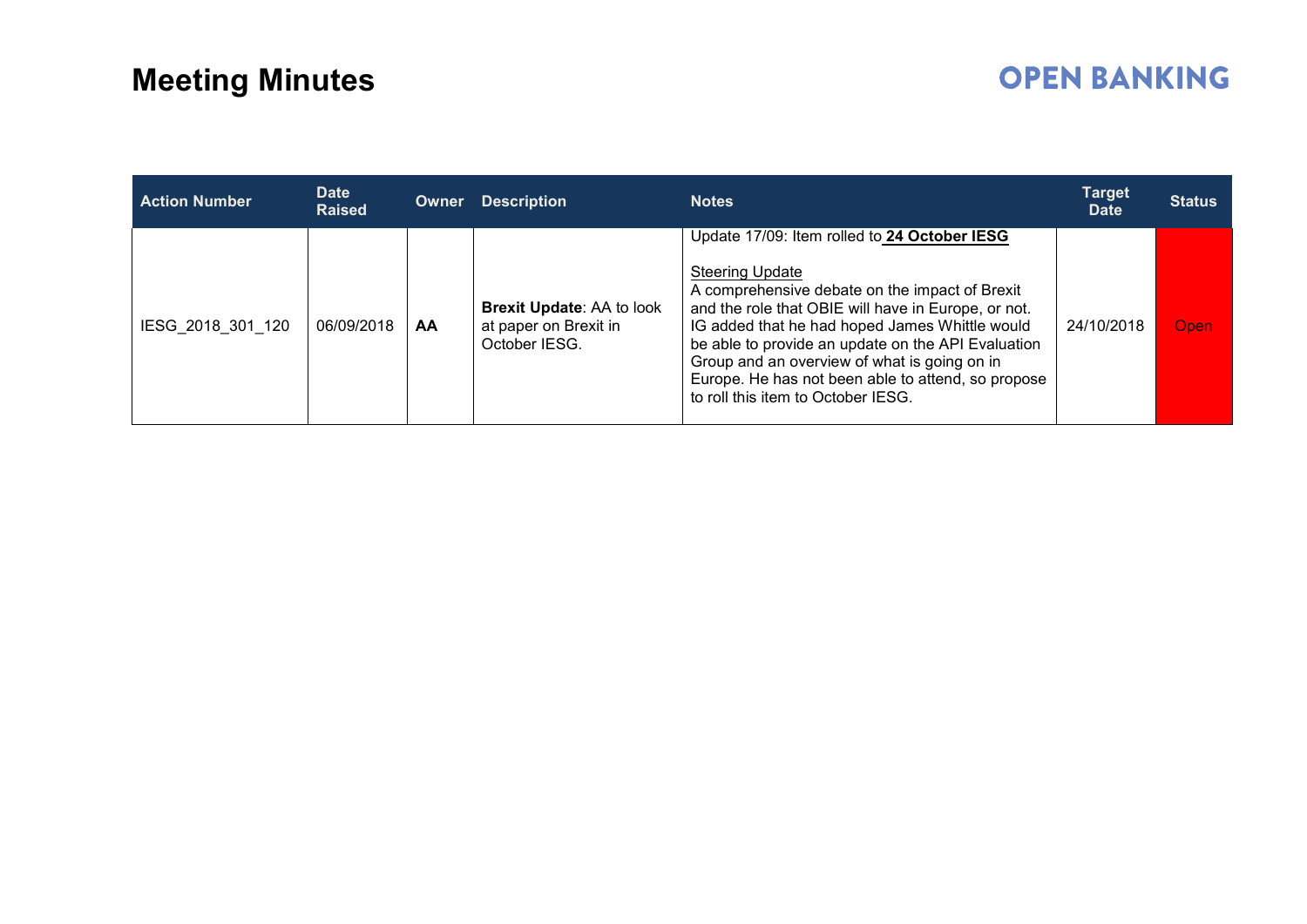### **1. c.i PROGRAMME UPDATE**

- 1.1 **EC** provided an overview on the programme update slides and referring to P22 (corporate accounts) advised that this was more of a milestone missed, as it was not discussed and the last Steering, however is on the agenda for today. **EC** advised if the original plan had been followed, OBIE would have also been in a similar position on P5B, but were not quite at that point yet, which is why the programme is amber.
- 1.2 **RR** asked for transparency on P5B, noting that he, on behalf of the CMA9 raised points around this in January and was not aware of them being addressed in a transparent way.
- **1.3 IG** requested that this be **added as a topic for the next IESG.**

#### **1. c.i CMA9 UPDATE**

- 1.4 **IG** noted that Release 2 has effectively been met, although there is still some core work to be done. Release 3 is more challenging and the CMA9 bilateral discussions have been beneficial and resulted in further discussions which are scheduled to take place in October. **IG** added that post those meetings, the CMA9 updates may be revised to incorporate some of those discussions.
- 1.5 **GL** had a question for Danske, stating his recollection was that Release 3 was red last time and was now showed amber, observing P3 / P4 in Release 3 had now left him unable to figure out what the change means. **DS** responded they were reporting red previously as they had a couple of items on the roadmap they were unsure they could deliver, but those are no longer an issue and can be delivered. **DS** advised Danska was also unsure on PSD2 items and when they needed to be delivered. That ambiguity led to reporting red and they now only have one issue which is the delivery of P3 (App-to-App) or P4 (decoupling) on the timescales of Release 3. P3 has a mandatory date of  $13<sup>th</sup>$  March 2019, in line with Release 3, P4 is optional and the Danska position is that they will be looking at delivering P4 as opposed to P3, as per discussions with Trustee. **DS** added that Danska do have challenges around the March timescales and are going to find it very challenging and this is the reason Danska are reporting amber.
- 1.6 **IG** clarified that P3 does not mean just App-to-App nor does P4 just mean de-coupled.
- 1.7 **GL** wanted clarification around performance in Release 1 as there was not much commentary and looks complete, however the metrics show there are issues but the reporting is not picking it up. **IG** advised that this had come up in the bilateral discussion as a key topic.

#### **1. c.ii TPP FUNNEL**

- 1.8 **IG** advised that more TPPs were coming into the system and there is still the same amount in production.
- 1.9 **EC** added that there were a considerable number arriving and attempting to on-board. **GL** asked if they were UK only. **EC** confirmed the vast majority where. **JH** asked what a "considerable number" was. **EC** advised that the figures for last week was about half a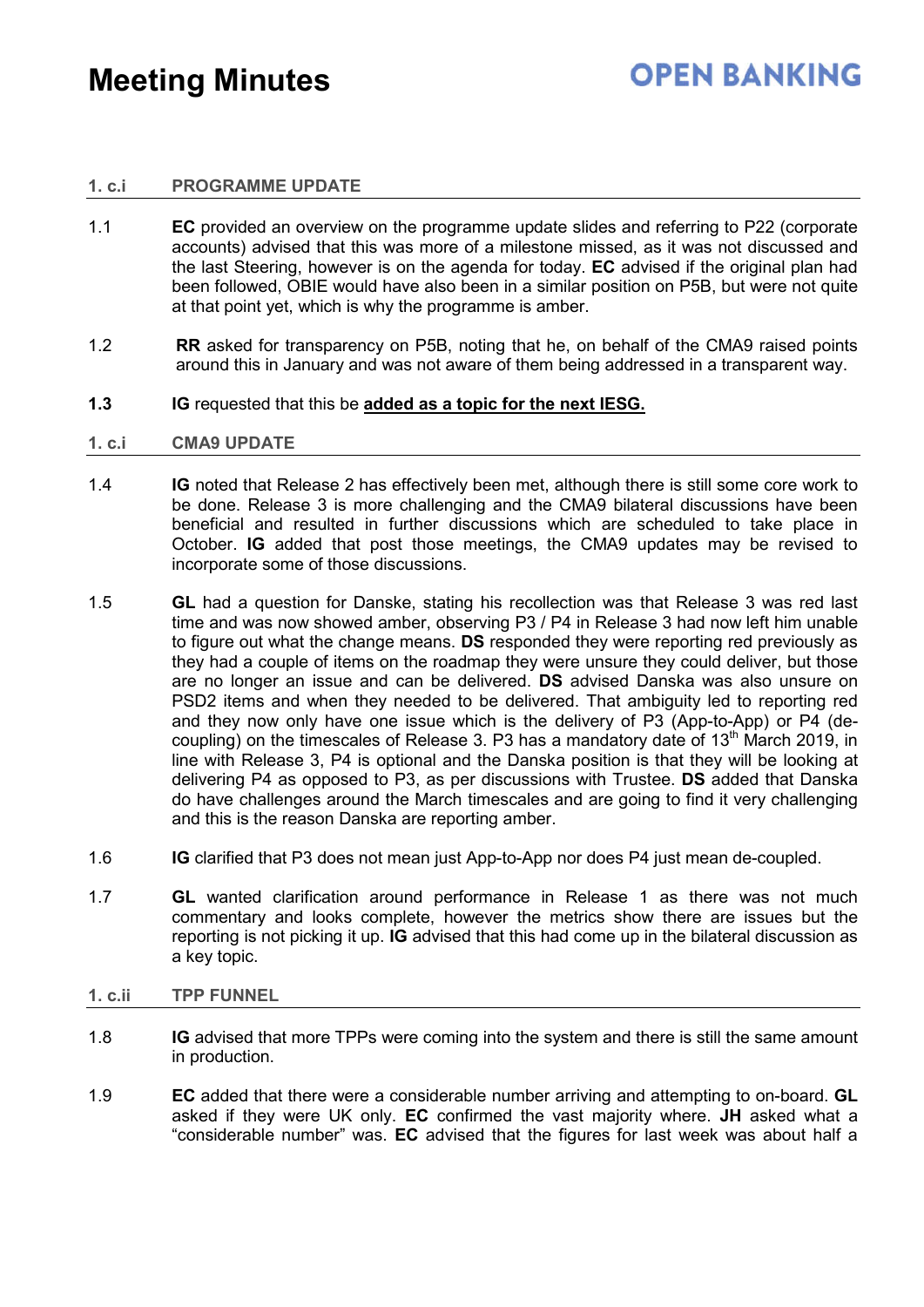dozen individual entities, he added that there are a number that do not get through the first filtering and checking.

- 1.10 **FR** asked if there was formal feedback from the TPPs regarding the on-boarding process. She had received feedback that the FCA forms have been improved but felt that it would be useful to improve the OBIE on-boarding. **EC** responded that there wasn't a feedback process in place now, although had done in the past. **CM** advised that the challenges come from non UK TPPs.
- 1.11 **IG** suggested that OBIE should look to get feed-back. **EC** added that there were over 150 actors in the sandbox. **IG** believed there was still resistance to going live and the informal feedback he had received related to concern around the customer journey.

#### **ACTION: IESG\_2018\_301\_123 EC: As part of the TPP funnel, look at implementing a feedback process regarding on-boarding.**

- 1.12 **GL** raised a couple of issues: how many of the companies in the sandbox where in an application process with the regulator. How many companies have been approved AIS/PIS. **EC** confirmed 62. **GL** asked if some entities had two permissions and also raised a point around Personal Identifiable Data (PID), which is used to prevent fraud in journeys relating to affordability and lending etc. There is an issue around the 90 day authentication piece, which is an issue not just for OBIE to solve because they are Europe wide regulations; but they are materially damaging the market.
- 1.13 **GL** advised there was a belief that the screen scraping market was accelerating faster than the API market, the companies will transition eventually, but there is approximately 7,500 customers being added to the ecosystem every day and they are not coming through the APIs. **RR** asked if there was any sense that these customers will become proper users or just try a couple of times and then give up. **GL** responded that the dropout rate is around 75%.
- 1.14 **IG** observed that the TPPs are not as agile as originally thought and that it's quite a long drawn out process. **IG** asked to see a named list of the 31 and the 11, to understand where they are and what their intentions are so that he can update the IESG in more detail. **IG** sensed that the bottle neck is not OBIE at the top of the funnel, it's more central with TPPs not quite getting into the market.
- 1.15 **RW** stated it would be interesting to find out when TPPs think they will join the "party". Most of them say next year. To help the CMA9 to plan, it would be useful to understand which quarter the TPP might be referring to.
- 1.16 **IG** agreed it would be good to investigate this. **EC** confirmed this information is available and there are firms out there with an agenda to come into the market, however when they do their quarterly planning they tend to roll it forward to the next quarter

### **ACTION: IESG\_2018\_301\_122**

**EC: TPP Funnel: Provide IG with a named list of TPPs to ascertain where they are and what their intentions are, what are the specific situations are and to provide**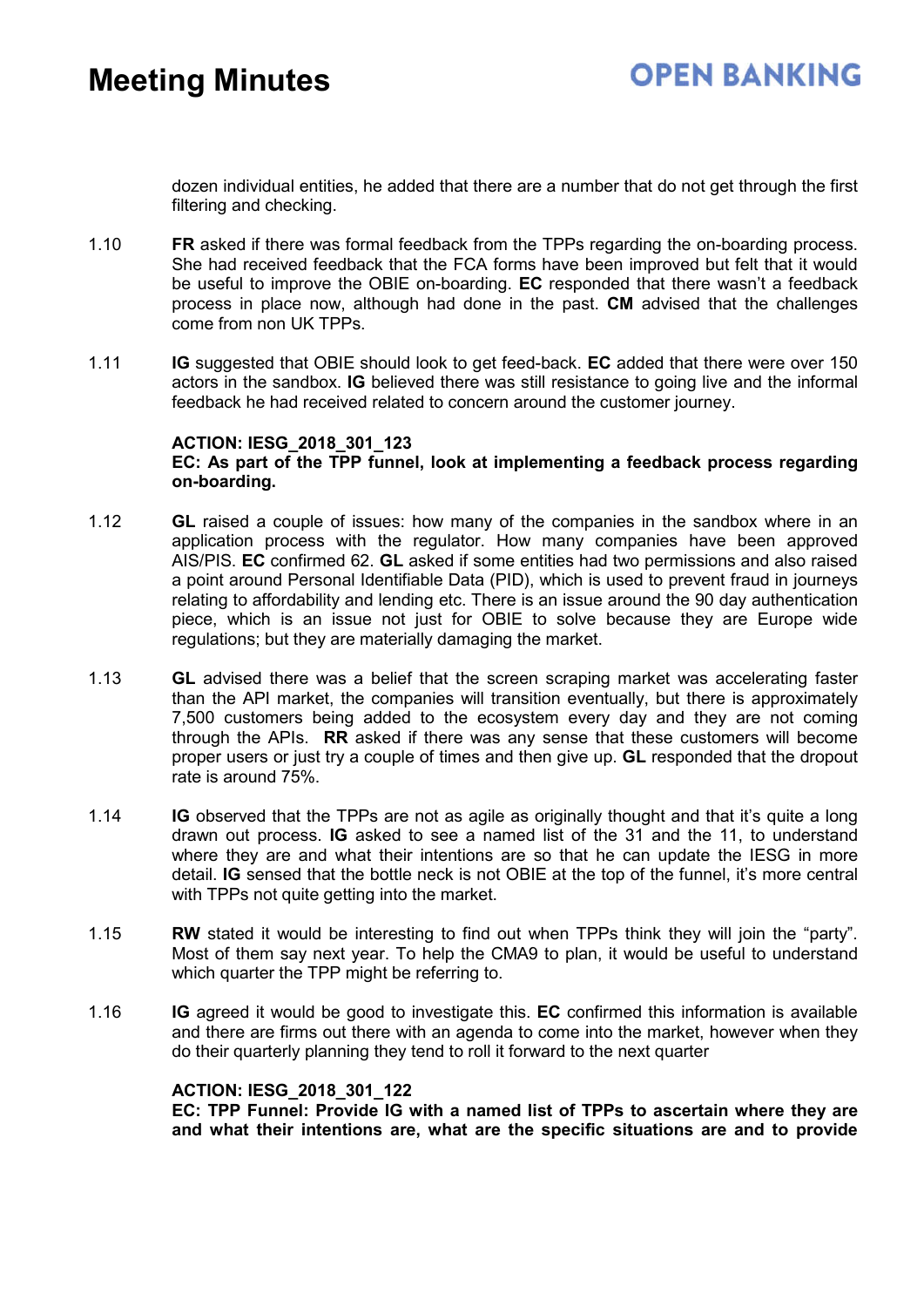### **more information on the numbers. Create TPP Heatmap for inclusion in future TPP Funnel updates at IESG**

- 1.17 **GL** felt there were still material performance issues; not with all entities but the market is very aware and the TPPs have no desire to switch to something or move en-mass from their current provisions on to the new provisions.
- 1.18 **IG** acknowledged **GL**'s concerns, however questioned if there are established businesses why don't they add 10-15 customers to learn how this works. Why are there only six entities involved? **GL** advised that not all six of the entities are saying this is their only customer channel.
- 1.19 **GL** raised the issue of PID and how it is currently an optional field that has not been provided by any of the CMA9. As the TPP moves forward to using this data, for frictionless, financial distribution, will those companies get some method of correlating the identity of the customer with the account shared. **GL** advised that FDATA have raised this with the FCA and EBA and it is important to realise that the TPP is not asking the APSPs to underwrite the identity and take on the legal responsibility for getting it right. **GL** believed that most of the use cases used in Open Banking was non-functional if you can't pair with the account that has been shared with who the bank thinks it might be. **GL** would encourage the banks to move from an optional field, as it becomes pointless if the two points cannot be connected.
- 1.20 **IG** thanks **GL** for his comments, noting this is an argument that has been heard before and has merit. The EBA has been pretty clear that this information is not a contravention as part of PSD2; therefore it sits in the optional space. An ASPSP can make its own position on this matter and it's not something that OBIE can resolve.
- 1.21 **FR** wanted to know what the key barriers were for a TPP in adopting the APIs and where are they in their business cycle. There needs to some consistent research to understand where they are at.
- 1.22 **GL** advised the FDATA quarterly meeting was held and this was a specific item the members wanted raised.
- 1.23 **HP** asked **GL** if there should be a conversation around commerciality, OBIE have gone beyond PSD2 in creating the standards, however if the law doesn't require this data to be shared, a discussion could take place to understand the value of it, the cost to implement and a way to make it available. **GL** stated that each bank is taking data, if it is out of scope for PSD2 and AIS then a TPP can screen scrape without having to provide identity. It's a loophole and it needs closing by the regulators.
- 1.24 **SW** believed that UK Finance needs to get stakeholders around the table to deliver some outcomes that can be fed back to the regulators and OBIE. **PM** advised he was happy to convene this type of meeting.
- 1.25 **IG** asked **PM** to pull together the relevant parties and have those discussions and that Open Banking would need to react to it, but the decisions fall outside of OBIE remit.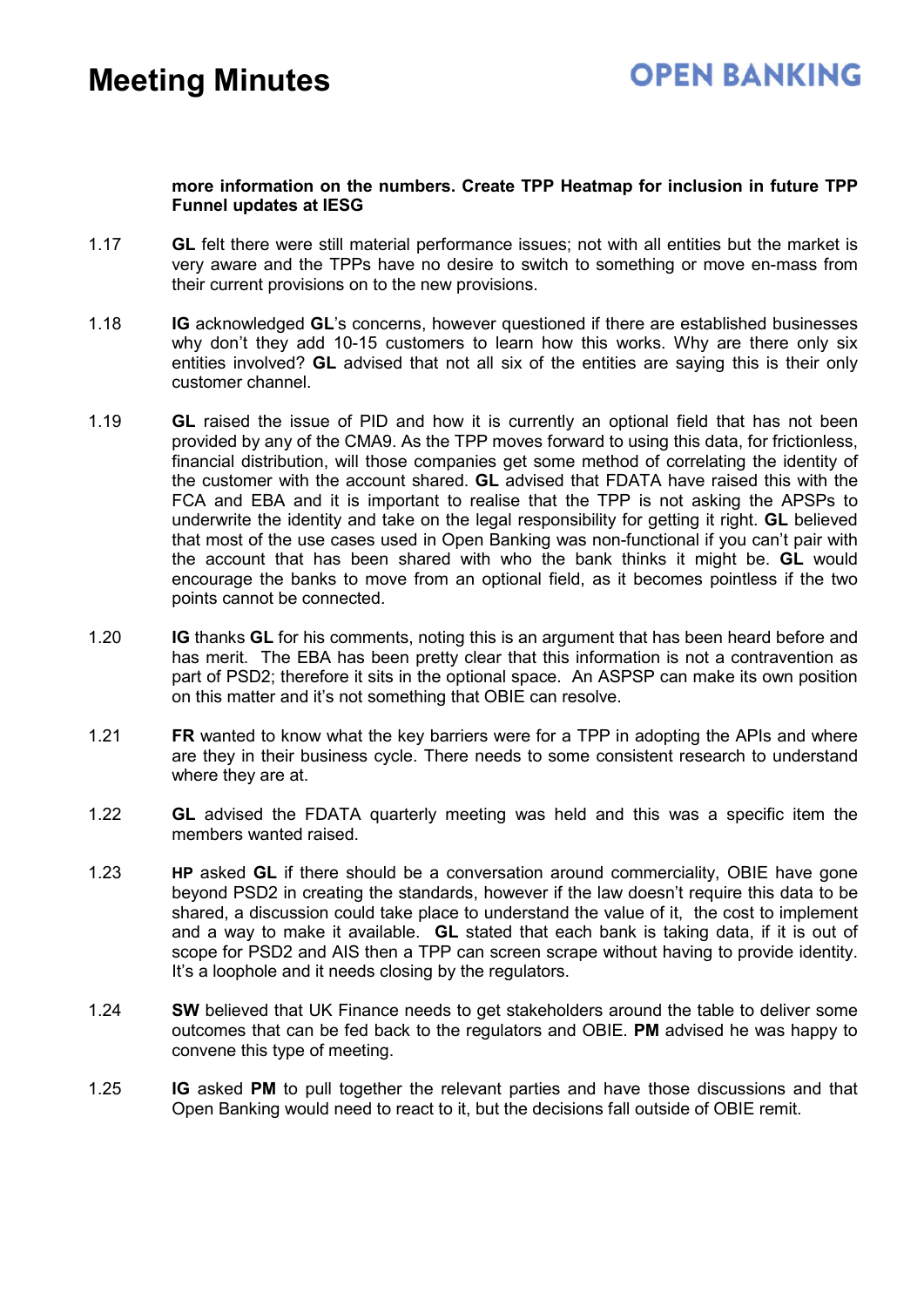## **OPEN BANKING**

#### **1.c.iii KPI UPDATE**

- 1.26 **EC** provided an overview of the API slides and that on slides 16 and 22 the figures decreased and replacement slides were circulated during the meeting. The firms need to investigate the causes of unavailability with one common factor being changes that haven't quite worked for one reason or another. There is a need to understand the problems this is causing and how the unavailability it is detected, this is something critical that needs to be addressed.
- 1.27 **GL** suggested that there should be an automated toolset that triggers a stop watch on this matter. He also asked if there is the possibility of benchmarking this against the ASPSPs direct customer interface. **FR** agreed it would helpful to see a benchmark to be able to compare against. **FR** also asked how this compared to screen scraping and ASPSPs availability and speed and how does it compare with other things in the market that a consumer would use and referring to reducing a figure by 1% had limited meaning to her.
- 1.28 **BR** advised that in terms of benchmarking, the Order requires the banks to make the APIs available on a continuous basis. The CMA would not interpret this as 100% but at least as available as their online and mobile platforms.
- 1.29 **IM** asked if OBIE differentiated between planned and un-planned outages. **EC** advised that the data looks at the windows of non-core and core hours so where the CMA9 have been told to introduce their changes in non-core hours which is why you would see the unavailability worse during those hours.
- 1.30 **RH** asked if the release affects the cycle. **GL** added that release doesn't mean the system is switched off.
- 1.31 **IG** advised that although this information is not important to consumers, it is important as it is helpful for TPPs who have perceptions of availability and where it is trending. Aggregating only works for individual companies, but on an anonymised basis for the benefit of the ecosystem and is not a bad way to demonstrate the numbers. **IG** has received various requests from TPPs and the media on how Open Banking was doing on performance; he suggested it would be helpful to put that information in the public domain. **IG** suggested that a selection of the data should go on the Open Banking website and suggested page 16 and 17 and the right side of page 22 and page 23.
- 1.32 **IG** believed the market want to see this information, however OBIE will maintain confidentiality. OBIE has also reviewed the T&Cs and think that this is non contentious.
- 1.33 **GL** asked if it was possible to get information on successful API calls and recalibrate it to data calls. **CM** was concerned that it may create more questions than answers and TPPs publish their own data that could contradict this.
- 1.34 **RR** had a short term reservation; it would be shame for the ecosystem to publish now at 97% - 98% and get everyone "howling"; it would be an inaccurate comparison. **RR** felt that in the longer term, what would work and be consistent with what the CMA has asked for in terms of publishing service quality metrics and the FCA objective metrics, would be to say that at some point OBIE will start publishing on a non-anonymised basis; **RR** would not want that next week but it is a logical end state.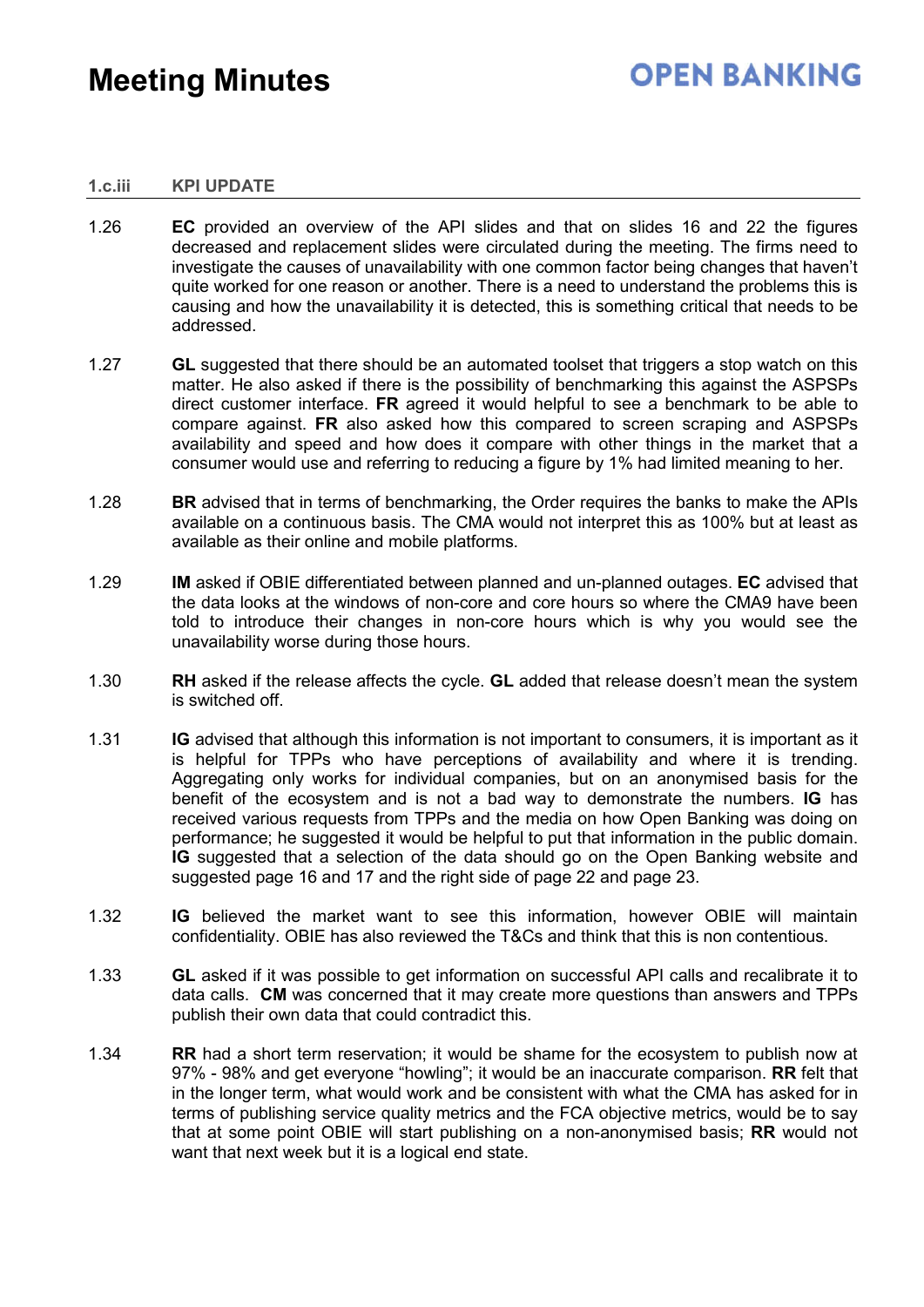## **OPEN BANKING**

- 1.35 **JH** agreed and added that the CMA requires the banks to report incidents publically and questioned should the CMA9 report incidents rather than availability.
- 1.36 **BR** advised that under the Order, it is the Trustee's discretion about what is published.
- 1.37 **GL** referred back the Managed Roll Out process, nine months further on this should be as robust and match the market facing data that is provided to the customers directly.
- 1.38 **SW** added that as more TPPs continue to test, they are using more end points in more complicated ways. It is a discovery process and until there are more TPPs in the market and they have completed the full range of testing, it will be difficult to iron out the wrinkles.
- 1.39 **IG** observed there was multiple valid arguments and added that transparency is critical and it is better to have something out there rather than a vacuum; no matter how difficult it is. There is a need to ensure that the right type of data out there.
- 1.40 **RH** asked if average response times were based on the calls that have gone in to the individual banks or the CMA9 banks. He was not sure what it was referring to. **EC** confirmed that the average was taken for an individual CMA9 member.
- 1.41 **JH** asked if on successful API calls, was there was something where OBIE can get TPP data, are they following the policy on how many calls they can complete. It would allow the CMA9 to see how the TPP market is behaving. **IG** agreed this was a valid point and believed the TPP market would not push back on this point, however OBIE don't yet have a reliable mechanism to get TPP info/data so would need to start with the basics and show growth in activities. **IG** believed it should not be published how it stands and requires thought, narrative and support to get the basic information on to the website. Over time it can be changed and developed. **IG** added that there was a process point around this and it relates to the formal point of contact, the Primary Business Contact (PBC) in the T&Cs.
- 1.42 **IG** asked **EC** to provide a one page memo detailing what the best metrics are to show and circulate to the CMA9 and their PBC and would like this agreed and ready for publication prior to the October IESG.

#### **ACTION: IESG\_2018\_301\_124**

#### **EC: MI to be uploaded to Open Banking website: submission requires narrative and support. Memo to be written to CMA9 (Steering members and PBCs) and copy non CMA9 from IESG.**

- 1.43 **GL** stated that just before the meeting started a conversation had taken place where the steering members would like a session on this subject. **GL** advised that FDATA is about to invest in the development of a metrics platform and would like to engage Open Banking and the CMA9 to shape this and to ascertain what are the key things that people really want to know.
- 1.44 **IG** asked if there was a formal session to bring those people together. **GL** advised that he would like to have a conversation with the Tech, Monitoring and Programme team of OBIE and possibly UK Finance.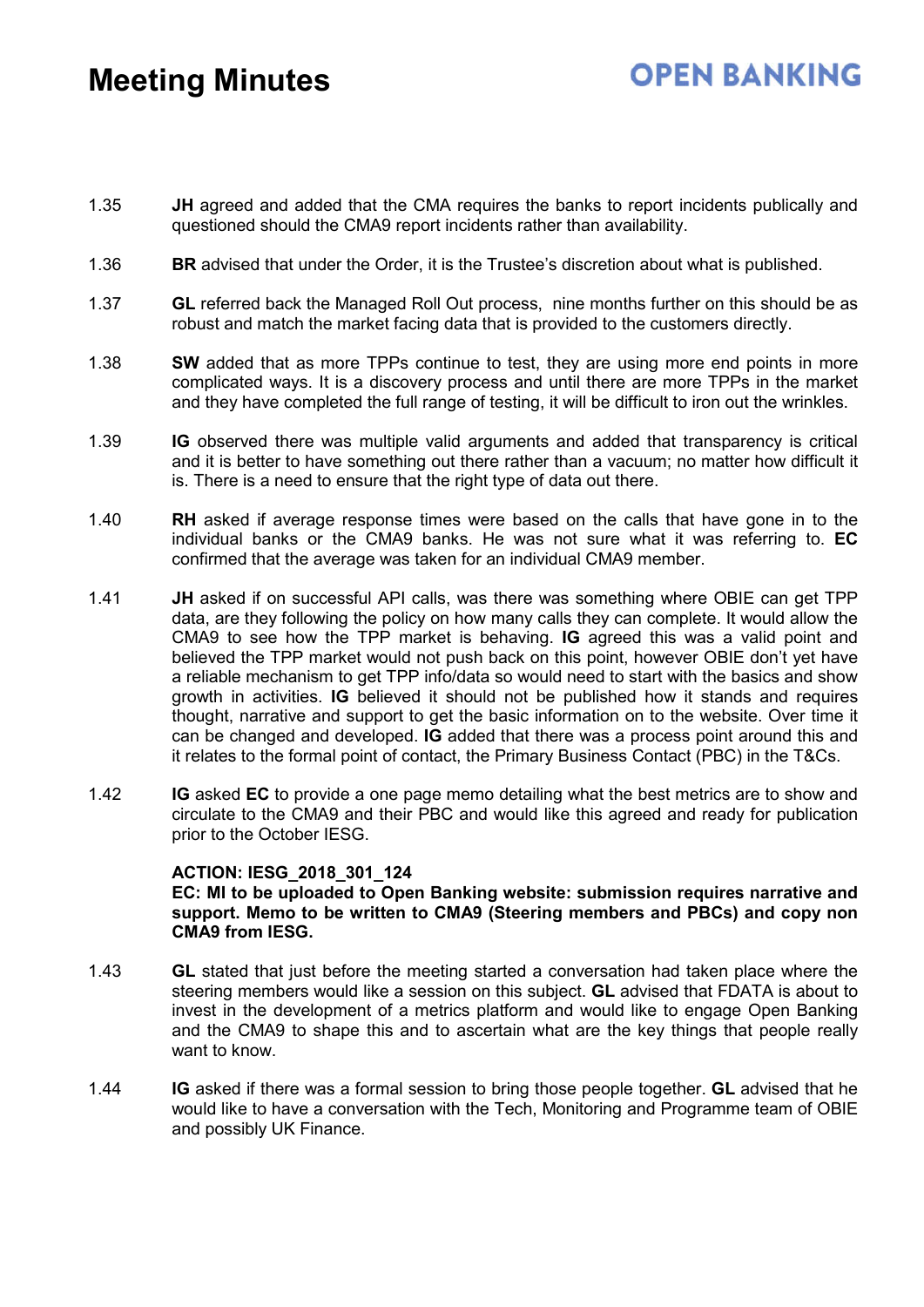### **OPEN BANKING**

- 1.45 **IM** asked was there a requirement to explore how "humans" as opposed to just the technical side, are interacting with the ecosystem. **IG** advised this was not tracked at the moment but is something that journalists want to know. BR observed this was a good move, in the right direction and timely.
- 1.46 **FR** asked if there was any way to see the stats on consumer adoption of services to enable her to understand what is happening and how it is evolving. **IG** stated that in reality out of the six entities, only one is fully live. **GL** added that there were 186 companies at the top of the funnel, 75% would have raised venture capital to build their proposition. **FR** asked what the live market propositions were, what the consumer is engaging with.
- 1.47 **IG** suggested considering the 31 that are imminent to Open Banking, to understand where they are, are they already in the live market and **IG** confirmed that the reporting would be updated each month.
- 1.48 **HP** asked if there was any data on cause of failure. **GL** advised that there was more data in the pipeline and would be able to share in the near future.

### **2. ITEMS FOR DISCUSSION**

- **2.a** *UPDATE ON THE NEXT STEPS FOR API EG PROCESSES PLUS DISCUSSION ON EUROPEAN APPROACH*
- 2.1 **IG** advised that James Whittle was not available to attend this month's IESG and hoped that he would be able to provide an update shortly as multiple meetings had been taking place.
- **2.b** *OVERVIEW OF MONITORING FUNCTION*
- 2.2 **IG** introduced Ian Cox, the new Open Banking Head of Monitoring.
- 2.3 **IC** introduced himself and gave an overview of his previous roles within the financial services arena. **IC** added that his position at Open Banking was to build and develop the monitoring function and to get it operational by the end of October.
- 2.4 **IC** then provided more detail on his paper. The Monitoring Function's key objective is to enable the Implementation Trustee to provide assurance to the CMA that the CMA9 implementations do not present barriers to adoption, and the Open Banking ecosystem is operating competitively. The Monitoring Function plans to focus on five elements:
	- 1. ASPSP/PSU interface.
	- 2. ASPSP/TPP interface. For both interfaces focussing on areas such as technical specification, performance and customer experience, and looking for consistency with the CMA Order components of the Standard Implementation Requirements.
	- 3. Data quality: quality of data from CMA9 to TPPs through the interface, Open Data output including the service quality metrics, and finally the quality of data from the CMA9 to enable him to do the monitoring.
	- 4. Market Impact Analysis. Assessing whether we are meeting the objectives of the CMA Order, including the primary objectives of addressing the AEC's and secondary objectives such as TPP and consumer adoption.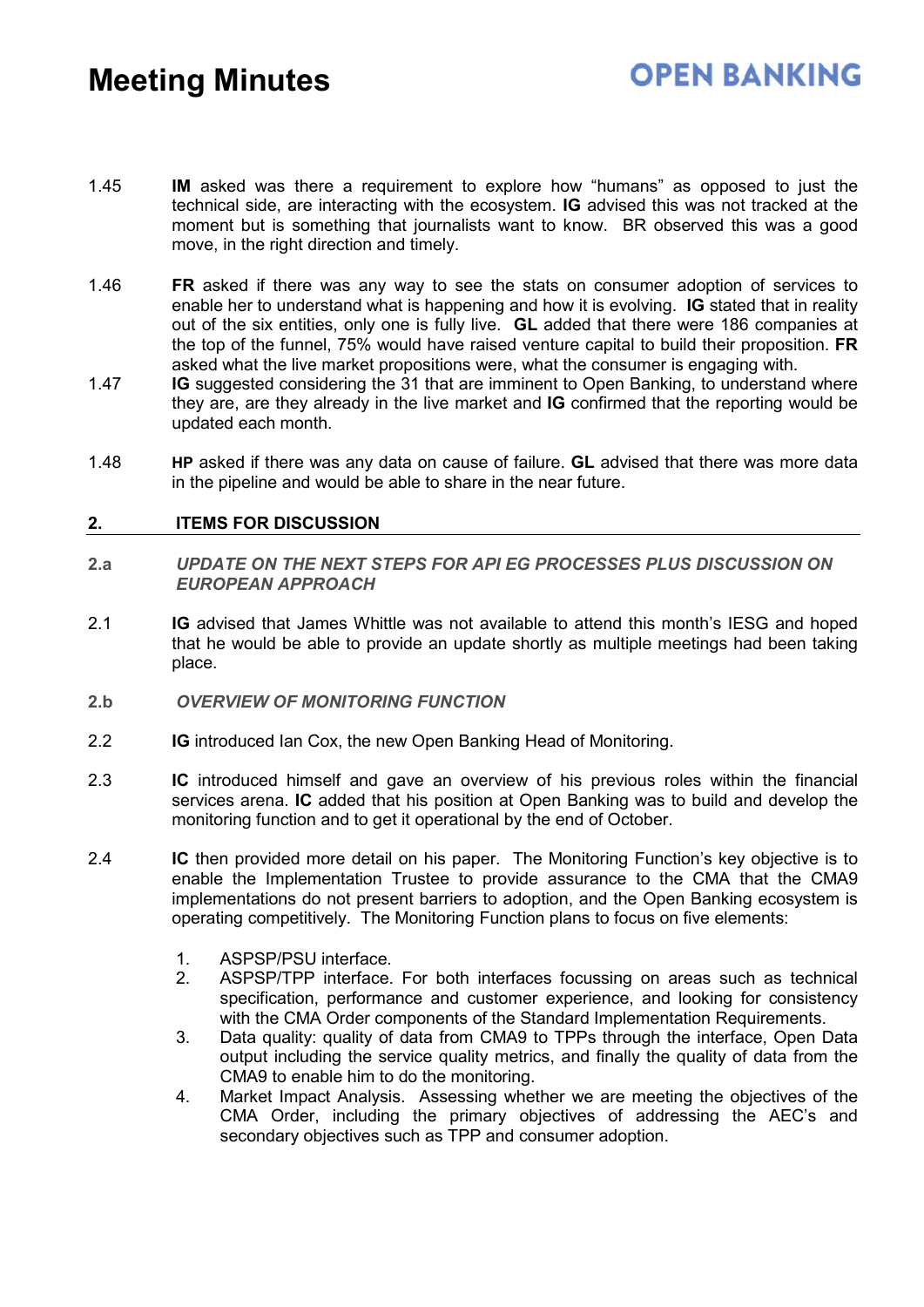5. Customer outcomes, such as volumes. IC also added that the Monitoring Function will also administer any specific arrangements that the CMA or Trustee agrees with the banks.

**IC** wants to take a collaborative approach with all stakeholders including the CMA9 and TPPs, and hopes to spend time with the individual banks to provide them with further details on his plans and give them the opportunity to input. Ian stated that he may also, over time, want to meet with the bank's compliance and internal audit departments to understand what they do to monitor the banks' compliance with the CMA Order.

- 2.5 **IG** stated that this is very helpful and will professionalise Open Banking.
- 2.6 **FR** stated there are a couple of things that need to be considered; adoption, what goes to market, how the CMA Order is being complied with, along with consumer behaviours. There is a need to understand what can be suitably measured and controlled and would be happy to have a meeting with **IC**.
- 2.7 **PM** wanted to flag an issue regarding IESG and its relationship to the Order and that there could be tension in a function that relates to the Order and the wider success of the ecosystem. **PM** asked how this relates to those items that are beyond the perimeter of the Order, the transactions and customer experience and also the entities that are beyond the perimeter of the Order. **SW** added that linked to that are the obligations to the FCA regarding PSD2/RTS and it's important to understand how the two models fit together.
- 2.8 **JH** asked if it was a monitoring or compliance function. If taking the Three Lines of Defence approach, he felt it was overreaching in the scenarios where the CMA9 are compliant. **JH** understood if the CMA9 were non-compliant to have that extra interaction with the various lines of defence, he then asked **IC** if he was the person who determines the bank is compliant with the Order or was he monitoring the ecosystem with a data analytics type function.
- 2.9 **IC** advised that a lot of what he was doing was embryonic and early days and was happy to consult with the CMA9 and advised that it was important to look at all internal levels to ensure data he received could be relied upon and that the bank was compliant with the CMA Order.
- 2.10 **FR** wanted to ensure this wasn't just a compliance point because that doesn't always lead to the right outcome. There are a number of variables that need to come together to deliver the remedy in full. **FR** was keen that to see that the CMA9 are doing the right thing; but also how the ecosystem is holding together. Changes might be needed and some of these may be outside of the control of OBIE. It needs to be monitored wholly and not just from a compliance perspective as it would miss out the types of propositions in the market, business models, changes in consumer behaviour and the overall outcomes for consumers intended by the remedy
- 2.11 **GL** asked if something was discovered that was not right, what powers did he have. **IG** advised that the CMA regularly ask if everything is going OK and if the CMA9 were compliant. Occasionally they may ask, and this would be more relevant in the future "is what we have done here, having the impact that we hoped for". **IG** added that **IC** will create a team to focus on these areas and there is clearly a compliance role to all of this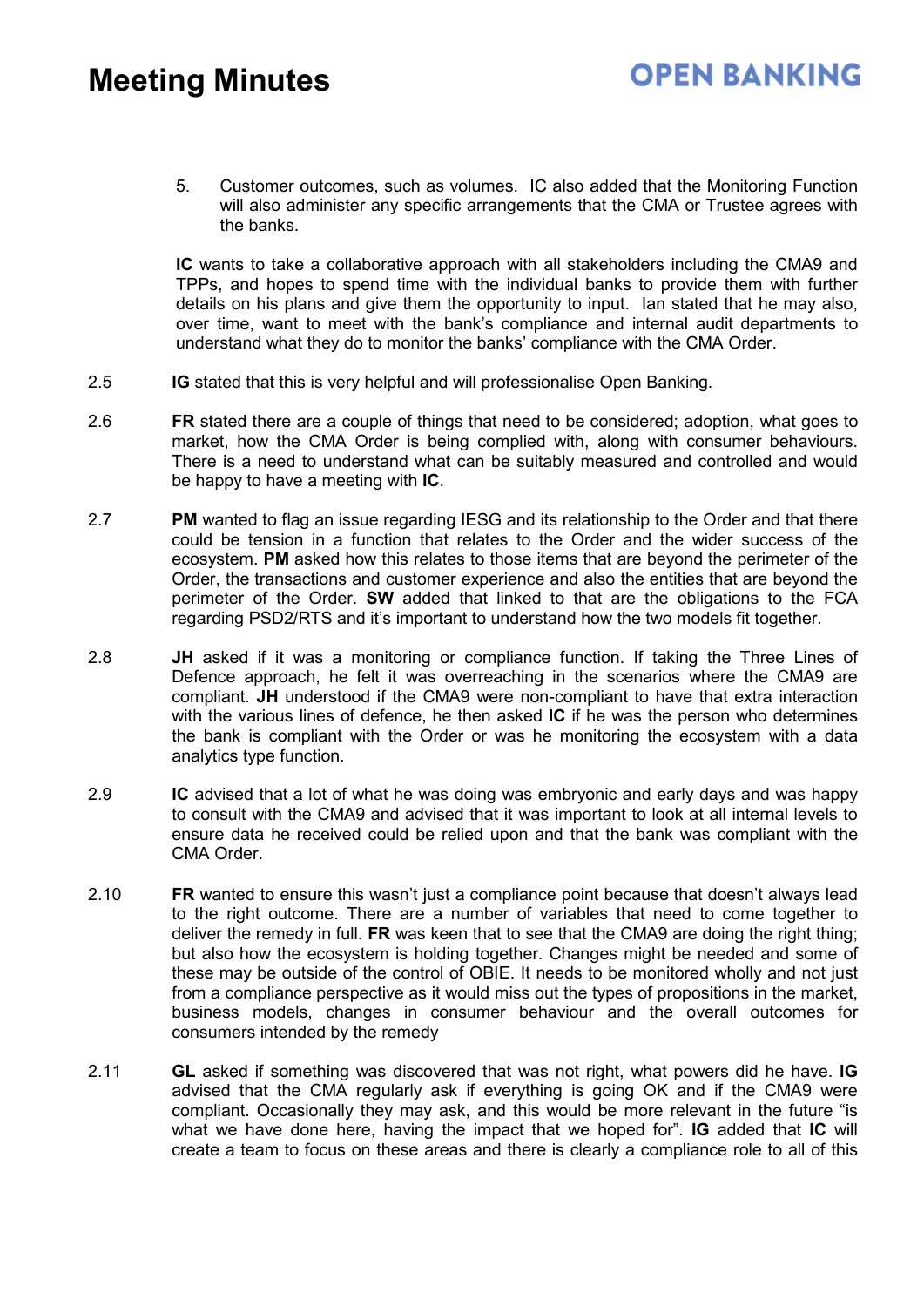as we have to comply with the Order. **IG** added that **IC** is not a regulator nor is the team; however **IC** wants to create an open relationship and enable dialogue. **IG** was pleased that this sits within the Office of the Trustee and away from OBIE, it is healthy from a governance point of view and as long as the Order is in place there is always going to be a Trustee.

- 2.12 **GL** asked if **IC** would be monitoring the non CMA9 compliance with Standard Implementation Requirements. **IG** advised that this piece sits within OBIE and is part of the overall ecosystem.
- 2.13 **RH** observed there was a lifecycle on this, the actual measuring of what comes out of the Order and what comes out of subsequent pieces of legislation will become less easy to decipher.
- 2.14 **RW** advised that there needs to be consistency and a simple approach, there should be a documented view of what is needed for the next six months, which could act as a code of conduct.
- 2.15 **IG** suggested **IC** reach out as required and provide an update at the November IESG.
- **2.c** *PROCUREMENT PROCESS ON DMS (RFP)*
- 2.16 **IG** provided an update on Dispute Management System (DMS), which has been carried over from previous meetings. The DMS process will take nine months from build to completion. OBIE is currently working on a manual, paper based process and DMS Working Group (DMSWG) have advised that it doesn't require material investment or change on the bank side, it will built on the OBIE side and will then be implemented by the banks.
- 2.17 **DB** provided detailed information advising that it would be a web based tool and would be available to any ASPSP not just the CMA9, to give them a more automated function.
- 2.18 **IG** believed this was a sensible thing to engage and the next steps would be to take Resolver into the discovery phase. **HP** asked what the volumes were. **DB** advised it was difficult to say, OBIE have reached out to lots of TPPs who have said it is difficult and the process had not worked particularly well; e.g. no traceability of letters. The feedback is around 20-30.
- 2.19 **RW** asked what the cost was. **DB** advised that is was approximately £1m for the licence and implementation, then £400k for licence costs only in subsequent years. **IM** asked if discovery meant a commitment to implement. **GL** asked how much investment was required for the discovery process. **DB** advised that the discovery process was for four weeks and OBIE were trying to do a lot of the work this year and would engage with the workflows to ensure the work was suitable and to shorten the process.
- 2.20 **JH** felt that the timeline was not doable; given Release 3 is going on and the impact of that. He asked if it was a mandatory solution; it was the OBIE solution. There were other options out there and would the banks need to fund it if they were not using it, are they able to use alternatives. **DB** stated it is the preferred option from an OBIE perspective as it would be easier for the ecosystem to have everyone using the same tool.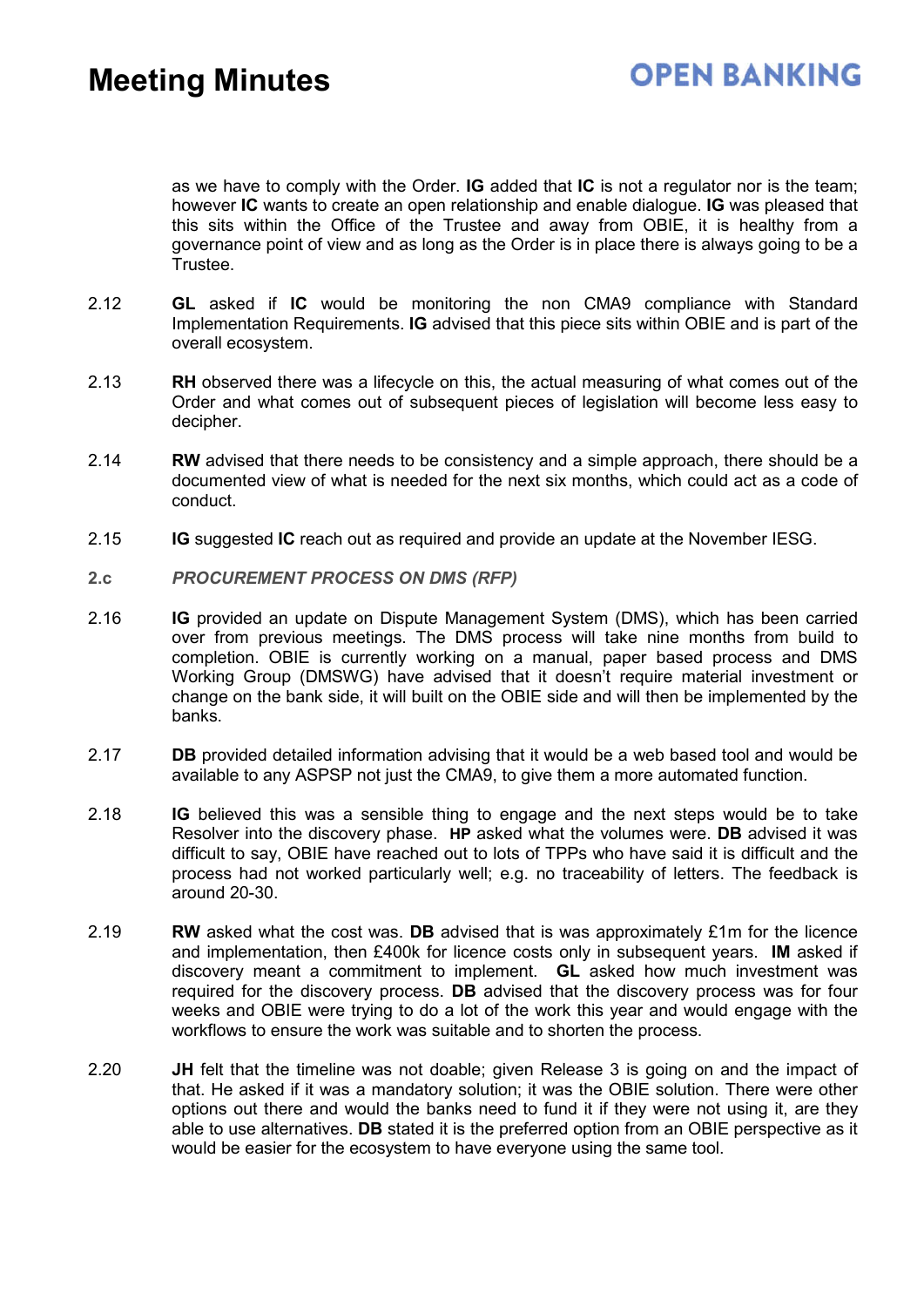### **OPEN BANKING**

- 2.21 **IG** suggested that "does it have the weight of the Order behind it" as opposed to being mandatory or not, adding that it is a logical and sensible thing to have just one provider for the ecosystem. **IG** understood that any single entity could use it but it is not mandatory and timing is up to the ASPSP. The intent is to get on top of the problems before they occur and advised that the building of this did appear in the Roadmap and the timing is consistent with the Roadmap and he understands that there is not a mandatory implementation.
- 2.22 **GL** added that there was a material difference in this one to those that had gone before. In the ecosystem there are two certainties, the ASPSP at one end and the customer at the other end. In the middle there are lots of providers; if there is an incident and not a standard platform to work from, it would be unworkable; it is illogical to have multi DMS providers in the ecosystem. The customer can complain to a variety of bodies, we want to get to them first and put them into the funnel and direct them to the appropriate place; not use multiple funnels. **GL** was hoping that regardless if it is written down in the Order, the CMA9 would get behind one solution.
- 2.23 **HP** asked if the banks were to pay for this in perpetuity. **GL** advised that the TPPs would be happy to support it as long as there was an agreement on one provider.
- 2.24 **FR** expressed her frustration around discussion focusing on legislative requirements as opposed to the need. She said that if the problem is around cost, then the banks should state that, not argue "it's not in the CMA Order, we can't do it". Cost can be dealt with separately if needs be, the first question to be answered is whether the ecosystem needs it or not.
- 2.25 **SW** asked if OBIE were too constrained on their scoring and procurement process, MasterCard and Visa offer a similar dispute processes. **SB** advised that OBIE were very open with the solutions that were presented back to Open Banking: looking at the strategies, what solutions were presented and how agile were those solutions.
- 2.26 **RW** asked if OBIE were going to agree the terms and pricing of the contract, proceed to discovery and then go back to signing the contract. **DB** advised that the contract would be signed and then progress to delivery. **GL** stated that in the last Dispute Management Working Group (DMSWG) he attended he understood that discovery would be paid for and on the basis that it was the right solution, contracts would be signed after discovery. **DB** stated it needs to be clear what the scope of delivery is, there is a phase and short piece of work on how to get that scheduled into the build.
- 2.27 **IG** stated the exam question is the DMSWG have recommended to the Trustee to move ahead and create an automated method for dealing with disputes. **IG** stated this is a prudent method to take and believed all parties would be exposed when volumes take off in 2019 and if OBIE advised the press that the process for dealing with customer complaints was emails/spreadsheets it would not be seen as acceptable. **IG** acknowledged that £1m was a lot of money and was cognisant of the costs running through the programme; however this item sits within the hygiene factor of the programme. **IG** confirmed he would check the Order to understand where it sits and what the requirements are.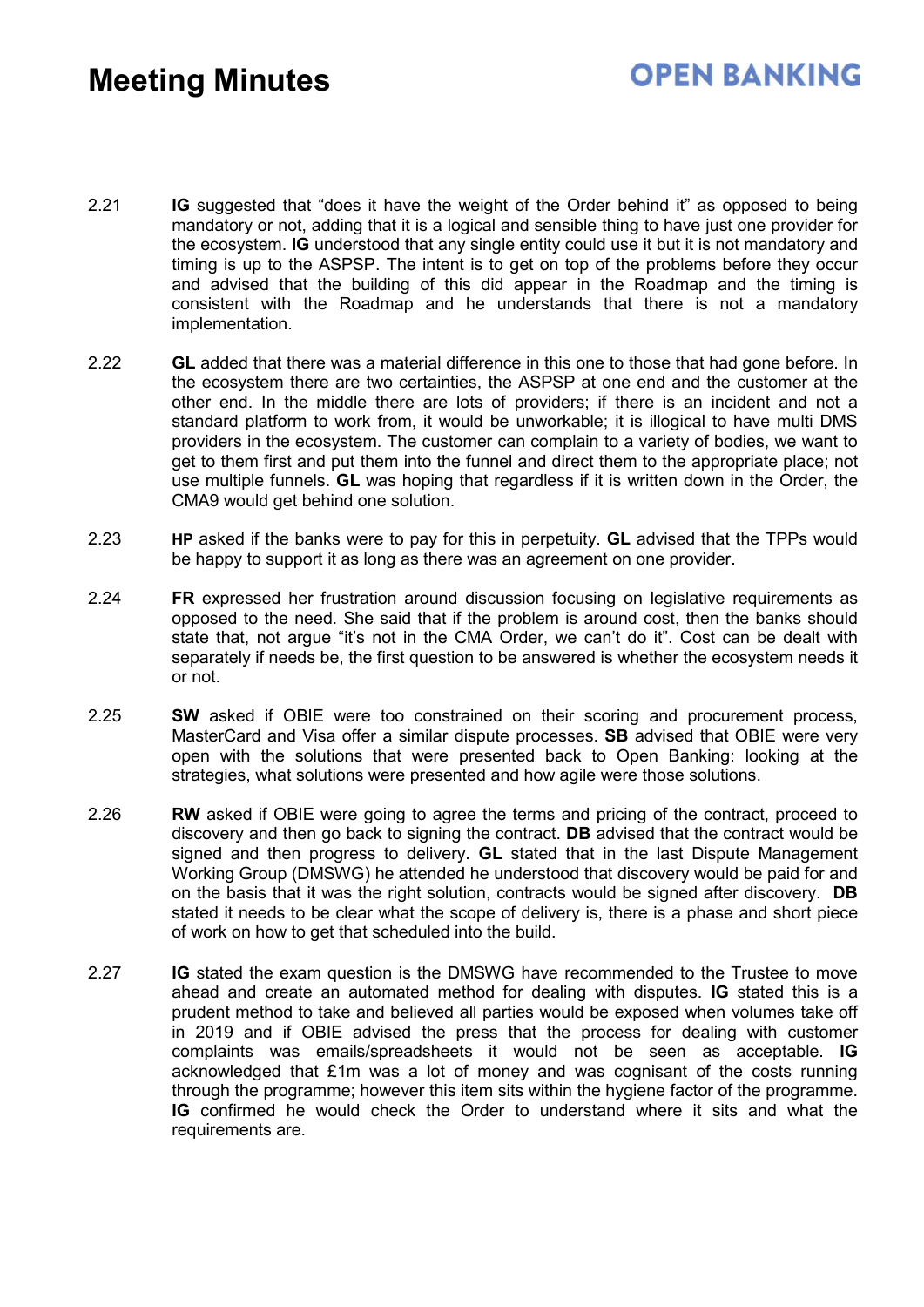### **2.28 IG approved the recommendation and requested the team proceed with Resolver and progress with the build**

- 2.29 **IG** added, in time the on-going costs will be funded under the new entity funding model. **IG** was keen to draw a line on this and if there were any significant, material concerns they should be made directly to him within 24 hours.
- 2.30 **JW** requested more information around the scope of this item. **IG** requested **SB** or **DB** follow up and **EC** advised that Helen Ginter, who though no longer focusing on Open Banking was heavily involved in the DMSWG.
- 2.31 **GL** advised that he and **HP** were in the demo group and took a view that the final product for Resolver was not quite fit for purpose, but could be. The proposal they gave was that OBIE implement a short discovery phase, to make sure the system, when it was contracted and did the job OBIE wanted it to do and not the one they could get it do to. **IG** felt **GL** was making a point around a gating decision and discovery should take place before final sign off. **GL** added that his point was not about money and wanted to ensure that the money was well spent and the service works. **IG** noted the previous comments and advised that Open Banking will finally have a process for managing disputes, however if there is enough uncertainty around it **IG** will take a view and bring it back to Steering for further discussion.
- **2.d** *CHANGE REQUEST: CONFIRMATION OF FUNDS*
- 2.32 **IG** provided an overview advising that the paper had been through multiple consultations and the intent is for this to be implemented into Release 3. **IG** added that the paper is uncontentious and whilst it would be great to approve today, the team had advised that there are some final FCA inputs that are due this Friday.
- 2.33 **HP** agreed this was a good proposition, but wanted to clarify that the proposal was not to implement by March, but be available from March. **SW** agreed in principle and wanted to see what the FCA view was on this. **RR** advised that LBG held the view that this was not necessary for PSD2 and would support the change request on the basis that it was a "should" not a "must". LBG legal team were also looking into this and were sceptical around the value to customer utility. **SW** also held a similar view.
- 2.34 **JW**: stated that the intention of the EBA guidelines on Conformation of Funds was that a Yes/No message should be sent to the PISP when they request it.
- 2.35 **IG was minded to approve the change request subject to conversations that are going to take place with the FCA**. **IG** added that concerns around international payments and currency issues would be picked up in discovery.
- 2.36 **DN** raised the issue of eIDAS certificates and asked if any of the CMA9 had approached European entities, how they had got on, were they viable and had they worked.
- 2.37 **GL** advised that one of his working parties had been collaborating on sharing intel on European entities that may be willing to offer and discovered a fairly wide spectrum of quality, pricing etc.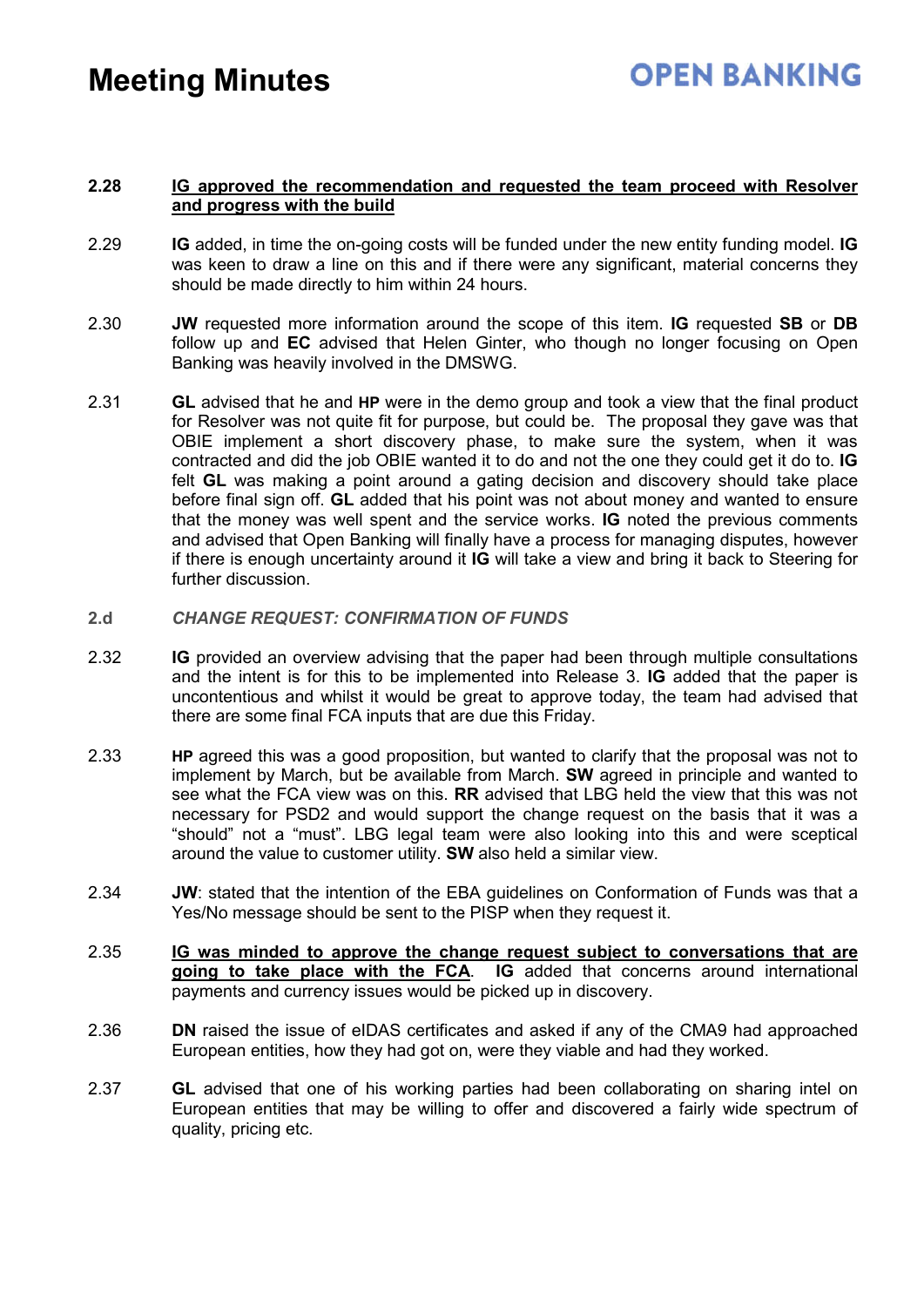### **OPEN BANKING**

2.38 **IG** stated that this was a valid point and would encourage anyone who wants further information on eIDAS it can be discussed at the next IESG. **IG** confirmed that he had also fed back OBIE concerns to HMT.

### **2.e** *EVALUATION P22 – CORPORATE ACCOUNTS*

- 2.39 **AA** provided an overview, advising that a lot of work has been done, along with gap analysis conducted with the CMA9 and the conclusion is yes, it is fit for purpose; however there is one data field that is proving tricky to understand, so OBIE will build a supplementary data field in addition to the data field we have mentioned to ensure if there is something missed, it would be easy to solve. **AA** advised that there was another item that needed a little more work which was around consents and delegated consents in the ASPSP domain and ensuring that the appropriate message comes through if the individual looking to do an AIS transaction does not have the right permission.
- 2.40 **AA** advised there was not a great deal of work left to do, and in terms of the additional data fields, it is only a couple of the CMA9 who would not have that in their online banking systems.

### **2.41 IG was minded to approve the evaluation of P22 and will follow up with a letter of recommendation to the CMA,**

#### **ACTION: IESG\_2018\_301\_126 IG: Trustee to provide letter of recommendation to the CMA on P22.**

- **2.f** *MI REQUIREMENTS FOR VERSION 3*
- 2.42 **IG** advised that this paper has comeback from the 6<sup>th</sup> September meeting and would like it to be approved at this meeting. There have been no new items included.
- 2.43 **RH** had comments which were uncontentious. Points 27 33 are neither mandatory for PSD2 or the CMA Order; would this mean they are optional. **IG** advised that this would be clarified in the Standard Implementation Requirements (SIR). **AA** confirmed that the SIR would be discussed at the October IESG. **CM** added that the general idea would be to build a capability to enable reporting against all the elements. If they are not mandatory either under the Order or PSD2, OBIE would still like to have them as it provides useful data fields and confirmed it is optional. **IG** also added that if they are optional, they would be irrelevant for a non CMA9 entering the ecosystem.
- 2.44 **HP** questioned if the elements are mandated in the Order, are OBIE trying to pull data only PCA/BCA transactions; base lines need to be agreed and worth **IC** looking at this from a monitoring process.
- 2.45 **IG** stated that OBIE were trying to be practical and agreed with the idea of baselines as it will help the direction of travel. **HP** stated the MI should start with what OBIE/CMA9 wants to have and noted that any small changes in MI requirements mean big changes for a bank in rebuilding etc.
- 2.46 **IG** asked **CM** if the next stage to have a more detailed version. **CM** confirmed that the next stage is to build the specification and provide data via API. **RW** suggested it would be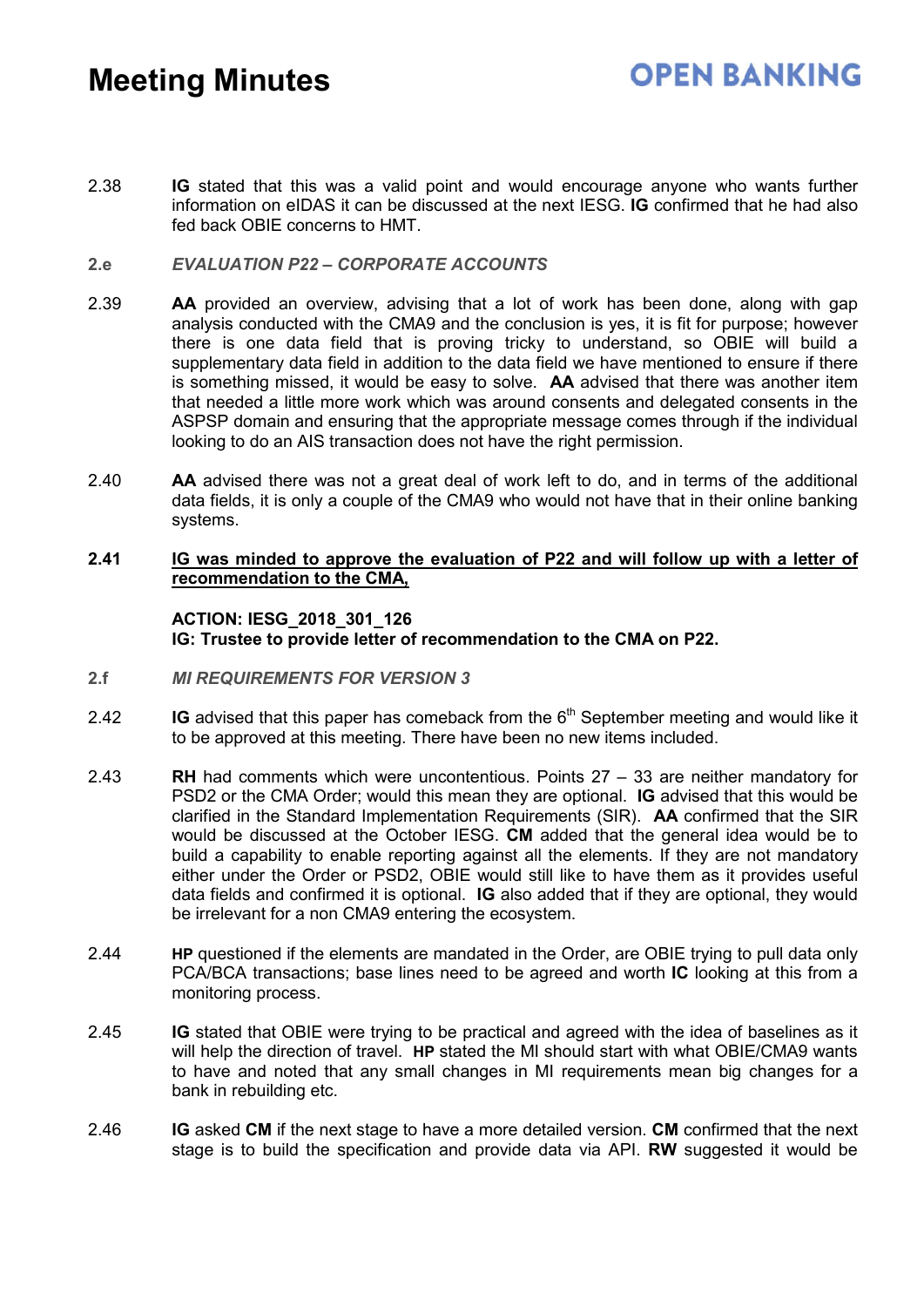good to have clarity on what is required and optional so the banks can prioritise appropriately.

2.47 **IG** noted various concerns from the CMA9 and advised these would be addressed in the bilateral discussions.

### **2.48 IG was minded to approve the recommendation and requested the team proceed to building the specifications for MI requirements for Version 3.**

- **2.g** *COUNTER FRAUD EVALUATION AND FRAUD MONITORING*
- 2.49 **EC** provided an update on the paper, advising that this was not a formal evaluation and the last update by Fraud was in December 2017. A number of items were taken to the Security Fraud Working Group (SFWG): data analysis, sharing intelligence, data breaches, coordinate response around fraud incidents and operational risk management. **EC** added that over the last few months SFWG have looked at three key items: data transaction analysis of the OB ecosystem, intelligence sharing and data breaches. The group has also looked to see if it is appropriate for Open Banking to build things, leverage what is appearing in the marketplace or utilise facilities in UK Finance. **EC** also advised that SFWG were comfortable with services appearing in the market, so OBIE would not have to create competency in all those aspects, however what is needed is simple interaction between the banks and the TPPs.
- 2.50 **EC** advised that the key recommendation was to explore an extension to the directory to enable participants to integrate with the counter fraud services that are appearing in the ecosystem.
- 2.51 **IG** clarified that this was a minor build and has limited functionality and was a mechanism for ASPSPs and TPPs to access fraud providers.
- 2.52 **FR** had a different interpretation and thought the idea was to integrate complimentary fraud advisory data analysis on behalf of TPPs as a managed service; however, it appears OBIE are providing an app store for fraud analytics or a provider gateway through which they can access one of several providers. **FR** asked if this would work for a TPP and make their journey smoother, although she had concerns about having multi providers and asked GL's opinion.
- 2.53 **GL** felt that the recommendation needed fleshing out a bit more. **EC** responded, advising that the recommendation is going into discovery. **JH** commented that there were lots of providers and he was struggling to understand what OBIE was trying to achieve from this.
- 2.54 **GL** felt there was an element of fraud prevention that was in relation to the security of the ecosystem and sharing intelligence and another section which is about letting the customer know when something has gone wrong. The two are joined but it is how you effectively trace the source of the fraud and would need to link with the DMS. **FR** felt this was something slightly different to what had been presented and this paper focussed on the mechanics of data and intelligence sharing.
- 2.55 **GL** asked if an entity could report a concern to Open Banking and then OBIE would have the regulatory authority to temporarily suspend the actor until and investigation has taken